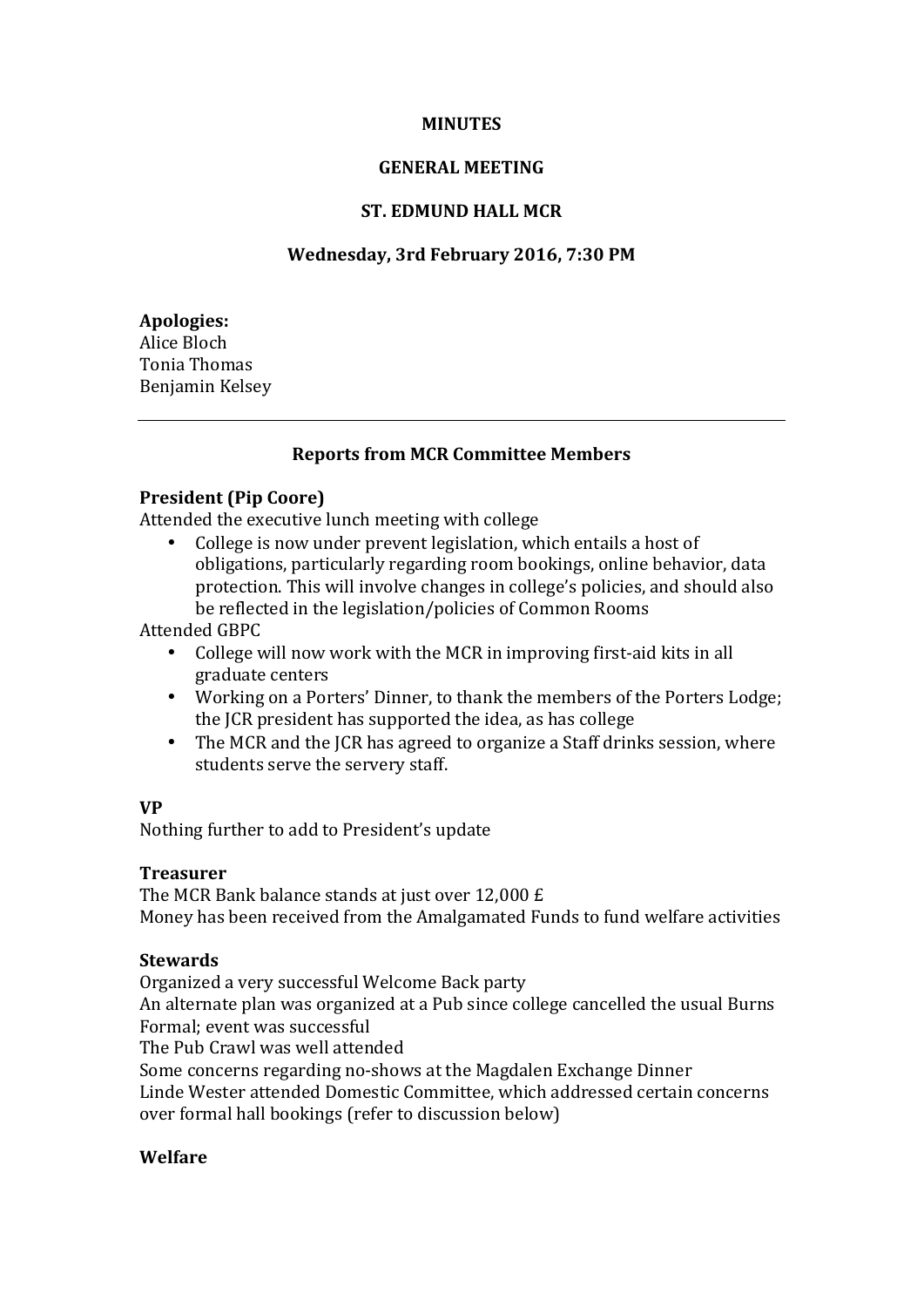Cake Afternoons have been quite successful; there are baking slots still open for this term; this term Cake Afternoons will support the British Heart Foundation. Women's Representatives organized a women's film screening, which was well atteneded.

This term marks the first time college has flown rainbow flag to mark beginning of LGBT month

There are now 4 trained peer supporters in the MCR; Drop-in sessions on Tuesdays have been well attended; Welfare Officers working with College to overhaul how Peer Support is offered/publicized.

The Big Sister campaign has been launched to link MCR and JCR women

# **Academic Rep**

Report provided below

## **IT**

Fewer hits this month on MCR site Activity on twitter less enthusiastic Regularly maintaining notices and opportunities on MCR website, including the information publicized in the weekly MCR Notices emails. All Committee emails come with keyword filtering instructions to block unwanted emails

## **NSE** Rep

Working with College to ensure properly outfitted First Aid kits in NSE New couches coming in soon for the NSE Common Room Brunches well attended and within budget

# **Nominations for Guest Membership**

The following individuals have been put forward as nominees for Guest Membership of the St. Edmund Hall MCR:

Elizabeth Goldblatt (nominated by Daniel Goldblatt) Jonas Hasbach (nominated by Thomas Cosnahan) Erin Huiting (nominated by Pip Coore) Gabrielle Kanter (nominated by Pip Coore)

All nominations passed without objection

# **Motion to Name the MCR Punt**

The Motion to name the MCR Punt "Mrs. Brown" passes unanimously, by 18 votes

# AP: President to contact Jayne Taylor regarding painting the name on the **MCR Punt**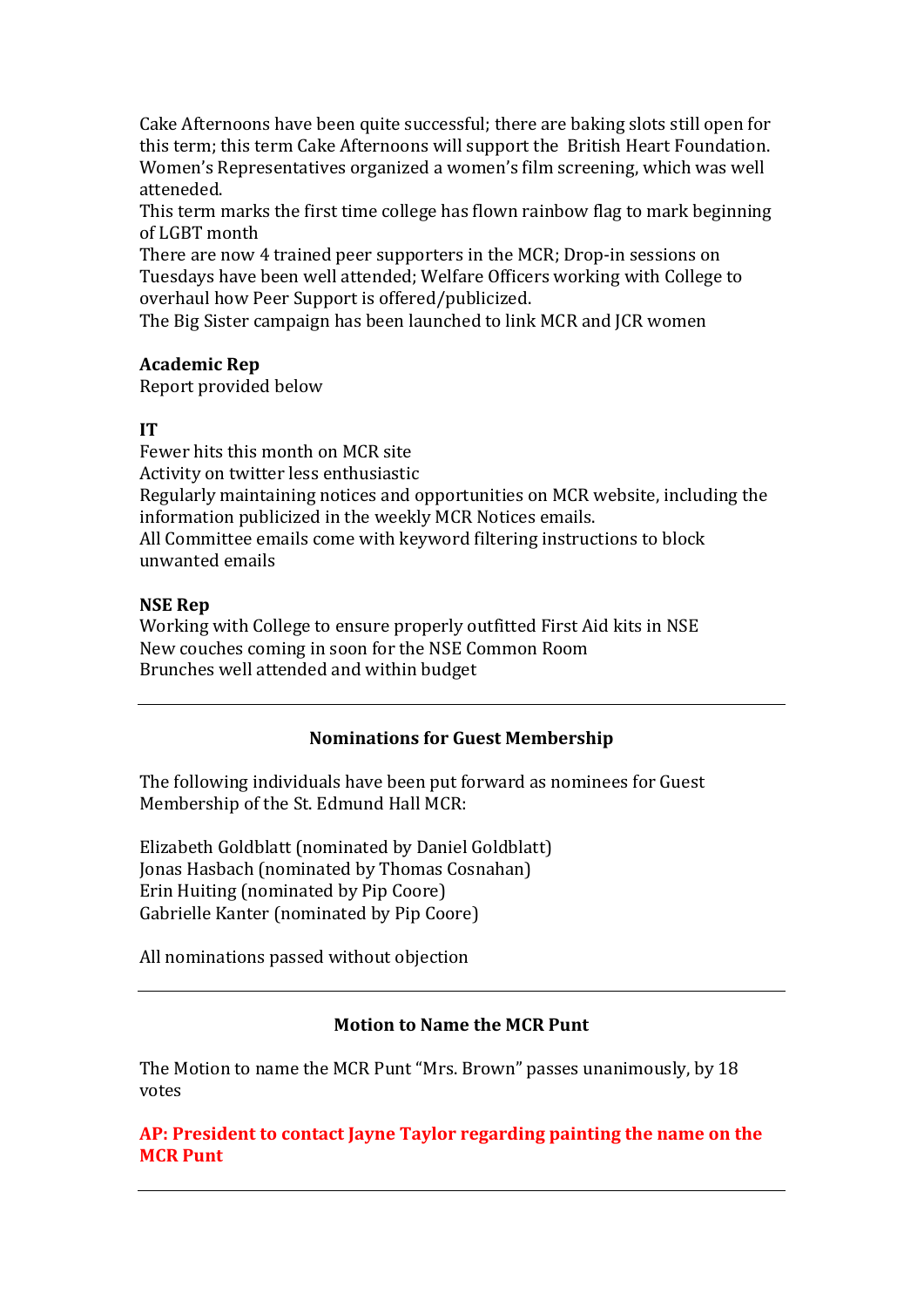# **Motion to Name the MCR Utilities Cupboard "Julie's Cupboard"**

Friendly amendment accepted that the plaque to be placed on the utilities cupboard would read as follows:

"Julie's Cupboard" In honour of Julie McCann MCR Butler 1995 - 2015

The votes were as follows:

**Yes 13 No 3 Abstaining 3**

AP: Stewards to speak to Jayne Taylor regarding placing Plaque on Utilities **Cupboard**

## **Motion to Purchase Vitro BTC Coffee Machine**

Pip Coore, speaking on behalf of the motion, presented the features and advantages of the Coffee Machine to the General Meeting. It was clarified that College had presented this as a take-it-or-leave-it option; there was no scope for negotiating for a different model than the one specified.

It has been clarified that the online vote was offered, instead of the normal procedure of passing motions at GM by a simple majority, to ensure MCR members whom would be affected by the compulsory fee  $5E$  would be able to weigh in and the fee would not be imposed on members without their consent.

It was pointed out by Jessica Davidson that clarity was required as to who would maintain the machine. Pip Coore stated that the general responsibility for maintenance would be with College, however there were many specifics that would be ironed out once the decision to purchase and fit the machine was green-lit.

As the question was posed, it was clarified that under the current system, college pays for the filter coffee for the current coffee machine.

Alex Blakes spoke in favour of the purchase, adding that the same model is used at the medical school where is serves some 400 students and is very well received.

It was clarified that the while the MCR does currently have funds in the bank account, it cannot initially fund the entire cost of the coffee machine. However in the future once the coffee machine is established the MCR would be prepared, and would like to, consider subsidising the coffee machine.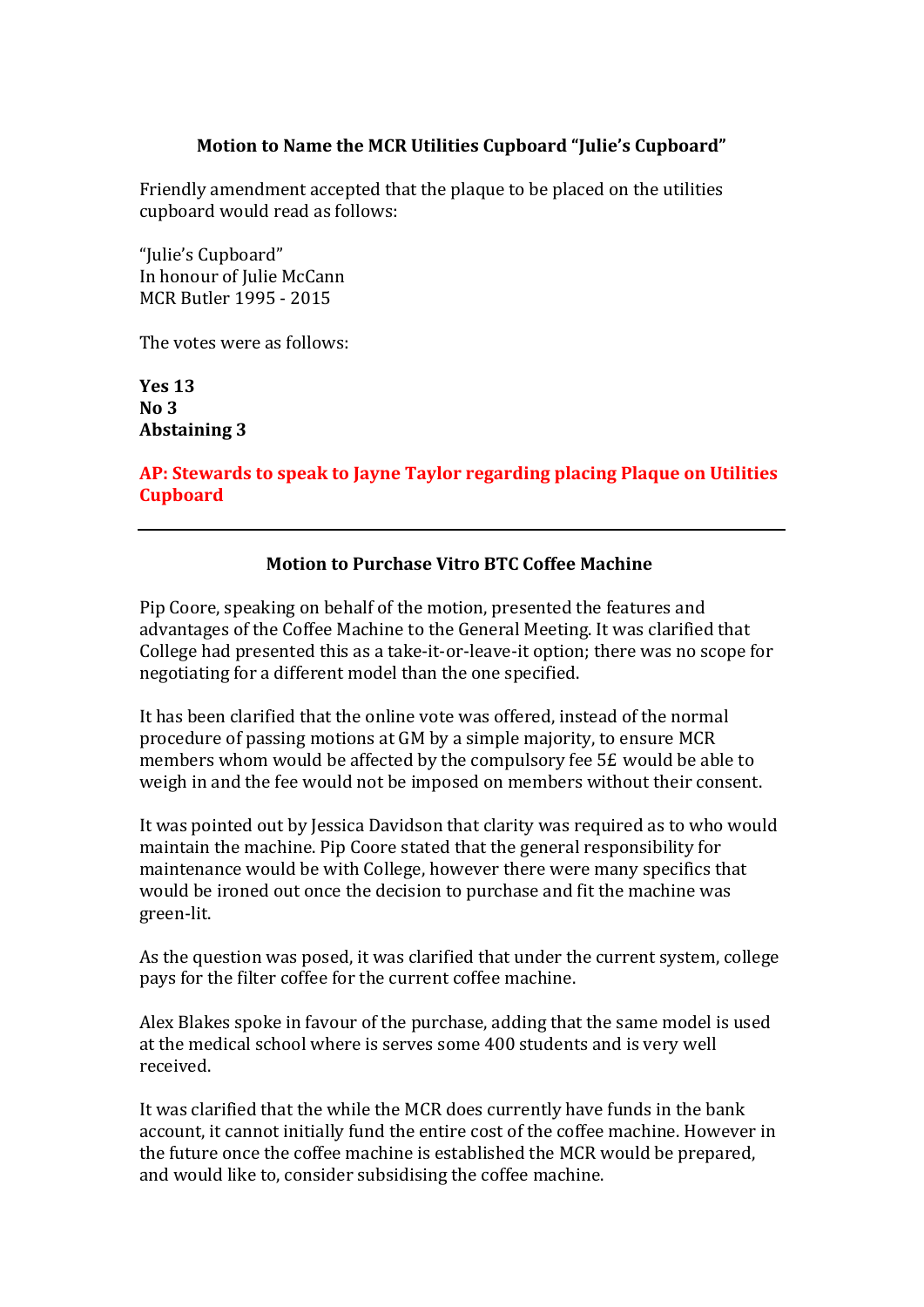It was also further clarified that the compulsory fee of  $5E$  was a nominal amount; if it was realized in the future that there was a surplus of monies collected from the MCR under this head, the same monies would only be used towards providing amenities for the MCR and would not be channeled by College into any other expenses.

Many members pointed out that many members would not be able to make any use of this machine and thus did not want to pay more its use/maintenance.

Timo Haber, speaking in favour, pointed out that he felt it would incentivize further members entertaining guest after/before formals as they would have more options of what to offer.

The Vice-President would create an online poll to allow MCR members to vote on this issue. The motion would only pass if it received 51% of the votes cast. Polling would be open from 11:00 on Thursday  $4<sup>th</sup>$  February to 11:00 on Friday  $5<sup>th</sup>$  of February (the change of time was to accommodate the fact that the GM ran late and the poll could not be sent out as planned)

NOTE: The Poll was conducted and the results were as follows:

## **Total no. of votes polled: 99**

**Total valid votes: 85** 

**Votes in favour of purchase: 24 (28%)** 

**Votes against purchase: 62 (72%)** 

Result: Motion fails

AP: President to inform College that the Motion has failed

# **Motion to Provide Funding for 21CC Student Conference**

NicK Harvey, speaking in favour of the motion, stated that the Conference will publicize the MCR's support through online media; there may also be scope for a discount for MCR members when buying tickets for the conference

College stated that they could not provide funding. Other sources have been approaches, including the colleges of all members of the Conference Committee

Some members have expressed apprehension towards supporting outside. events rather than events/activities that support the MCR experience within the College; there is also a concern that this would set a precedent towards supporting events that individual members are involved with, which would be myriad.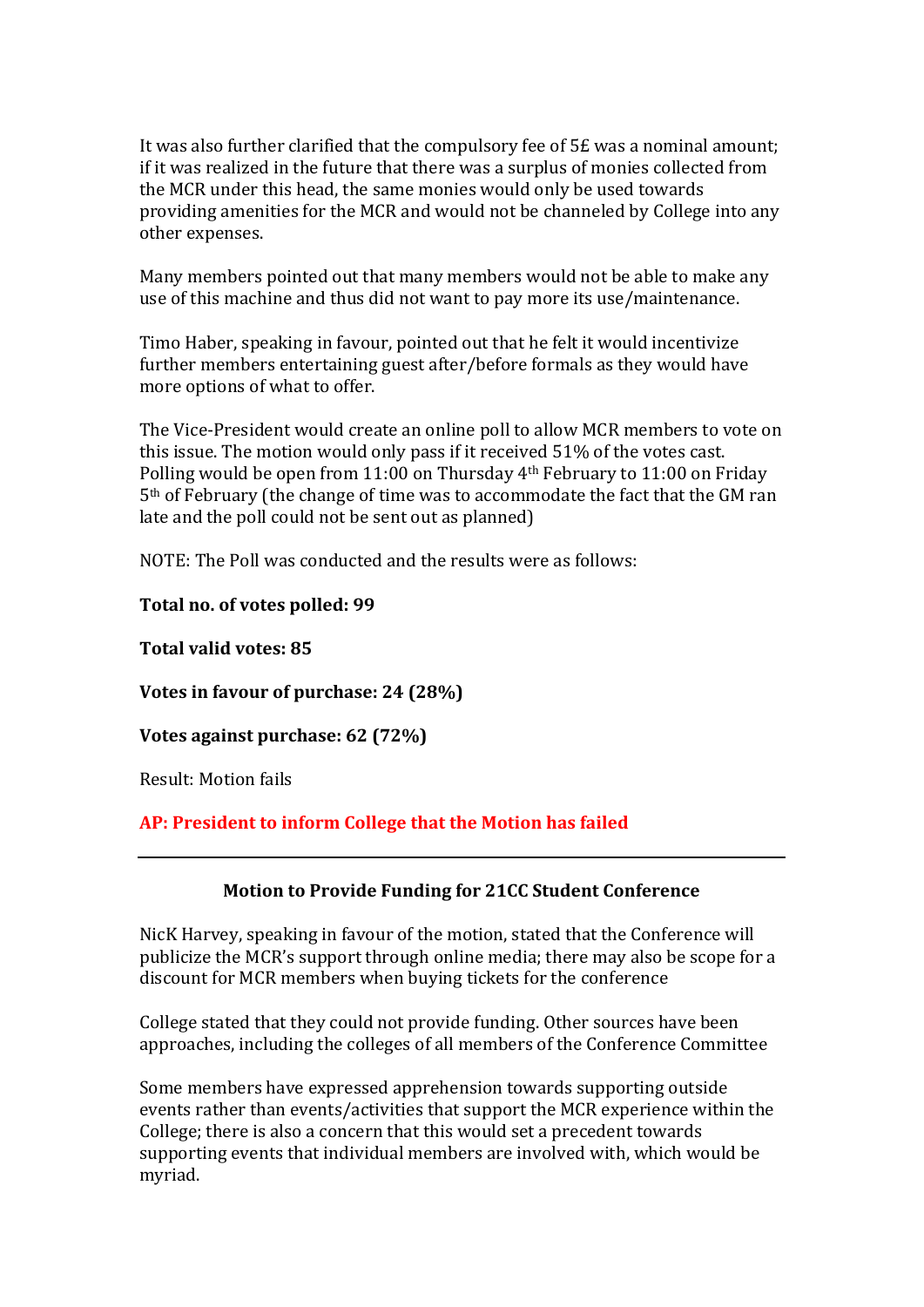It was presented that members would gain the advantage of networking, supporting academia The votes were as follows:

**Yes 16 No 1 Abstaining 1**

Motion passed to donate the amount requested, being 200£

AP: Treasurer to coordinate with Nick Harvey re: allocating funds

# **Motion to Support the Lincoln College Vacation Project (VacProj) 2016**

Pip Coore speaking on behalf; representatives from the VacProj Committee were unable to attend to speak

Independent Chair ruled that as this is a motion to support a charity, it should be raised at the last GM of the term. Since there was no individual MCR member raising the motion at this meeting, it would not be voted on at this time.

# **AP: President to contact Lincoln College regarding MCR decision**

#### **OTHER BUSINESS**

**---**

#### **Item for Discussion: Formal Hall Booking**

JCR has already voted agreeing to the following measures:

- Limit no of guests to 3
- Bookings to open only 3 weeks before dinner
- They are also open to increasing prices for guests

MCR has raised the following points in the discussion\*:

- Negotiating with College
	- $\circ$  Iessica Davidson points out how the no. of places per dinner and no. of dinners per term are not transparent and possibly their could be pressure on college to make this information/decisionmaking clearer
- Controlling when bookings are opened
	- $\circ$  It was suggested to open dinner bookings 5-7 days before each dinner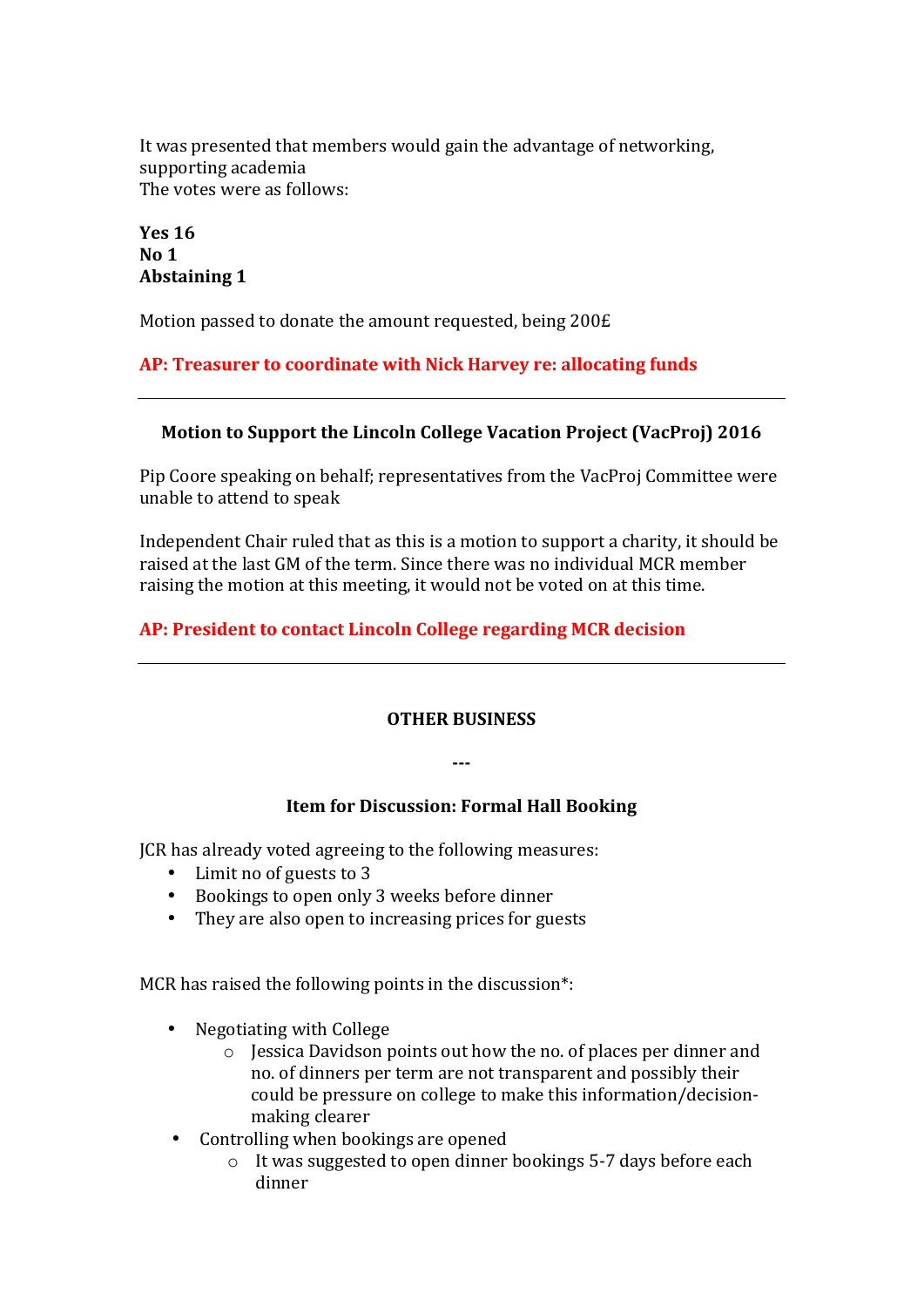- $\circ$  Clarified that opening booking 2 weeks before dinner was tried last year – even if it did not change no. of no-shows, it did, if nothing else give the advantage of people not booking too far in advance
- $\circ$  Pip Coore suggested that perhaps college could start by staggering the no. of guest spaces available, beginning with limited nos. and then opening more later, if the seats do not get booked
- Changing guest policies
	- $\circ$  It was suggested that the no. of guests members can bring should be limited
	- $\circ$  Some members objected towards increasing prices to wards guests, particularly because this would encourage those using bookings as a "cash-back" scheme
	- $\circ$  Some members objected to limiting no. of guests since this would limit the scope for members being able to share their experience with colleagues from their departments
	- $\circ$  Pip Coore suggested that members may be asked to name their guests and the guests could be asked to bring ID when checking in for dinner
	- $\circ$  Jeremy Miles added that he objected, on concerns of privacy, to giving guest information
- EPOS/Booking Limitations
	- $\circ$  Pip Coore suggested limiting the amount of dinner charge/limiting the amount of dinner charge that could be used towards formal dinners
	- $\circ$  Linde Wester pointed out that one option could be to limit the total no. of places that members could book for a term
	- o Jessica Davidson and Tom Cosnahan added that more pressure should be put on college to exploit the features that EPOS may be able to offer, instead of limiting the options available to students; either more use should be made of the system or it should be abandoned, if it is indeed as limited as College has stated
	- $\circ$  Tom Cosnahan has suggested that it should be easier for members of College to transfer tickets that they cannot use
	- $\circ$  It was suggested that there should be cap on when transfers could take place; if the ticket is not transferred within 4 days of the meal, the amount would be forfeited.
- **Penalties** 
	- $\circ$  Pip Coore suggested a penalty system for no-shows on formals (which could also be used for exchange dinners) – If members booked and did not attend 3 times that would limit how many they could book in the next term
	- $\circ$  Megan Sloan suggested that the penalty system could include impeding the defaulters' ability to book further dinners; or to have to pay the non-subsidized cost of the dinner
	- $\circ$  Linde Wester pointed out that measures such as impeding booking ability and 3-strike penalties would be impossible to implement/involve manual checking by MCR or staff members, which would add undue pressure on them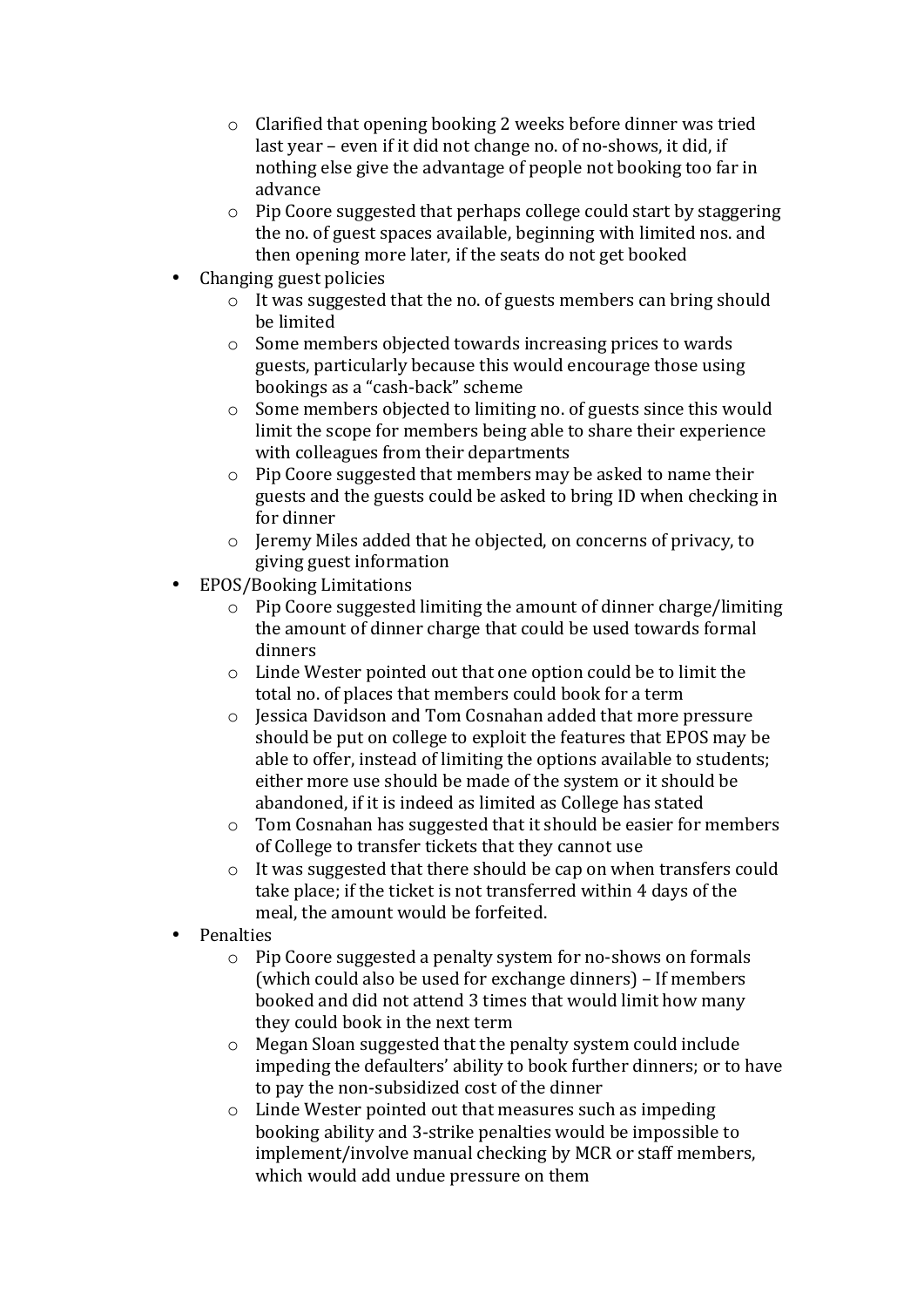*\**[The various points raised during the discussion have been grouped, based on *similarity/kind if measure]*

# **Item for Discussion: Feedback from Academic Committee, including: 1)** Consultation re: MCR views on nature and timing of Postgraduate **Schools Dinner; and 2) Discussion re: Postgraduate College Grant.**

**---**

*[This motion was taken before the item regarding social media by discretion of the Independent Chair]*

Treasurer clarified that fee paying members have access to the 350£ travel grant; However if you are outside fee liability, you are not eligible. This has always been the case. It is not a new change. It was recently clarified to students, which has prompted objections. Members decided no further discussion was necessary. Members should read the Academic Rep's report

Jessica Davidson pointed out that Trinity Dinner and Postgraduate Schools Dinner should not be combined; there is always limited space and trinity is very popular; also schools dinner is only open to finalists

Beatrice Tyrrell suggests making schools dinner seem more like a leavers dinner and making it more of a festive environment for those finishing their time at the Hall; possibly it would be better attended if it was promoted through the MCR

Pip Coore suggested a valedictorian-like element to promote the dinner

Jessica Davidson points out that one of the reasons that is less attended is that many on 9-month degrees have already left for home

It might serve better for it to be earlier during term

Perhaps it would be better to make graduation a bigger deal

#### **---**

# **Item for Discussion: MCR Guidelines on the Use of Social Media and other Online Services**

Members echoed concerns that there needs to be a balance between members' freedom of speech and the concerns of protecting members from unwanted harassment

Tom Cosnahan raised concerns about over-regulation